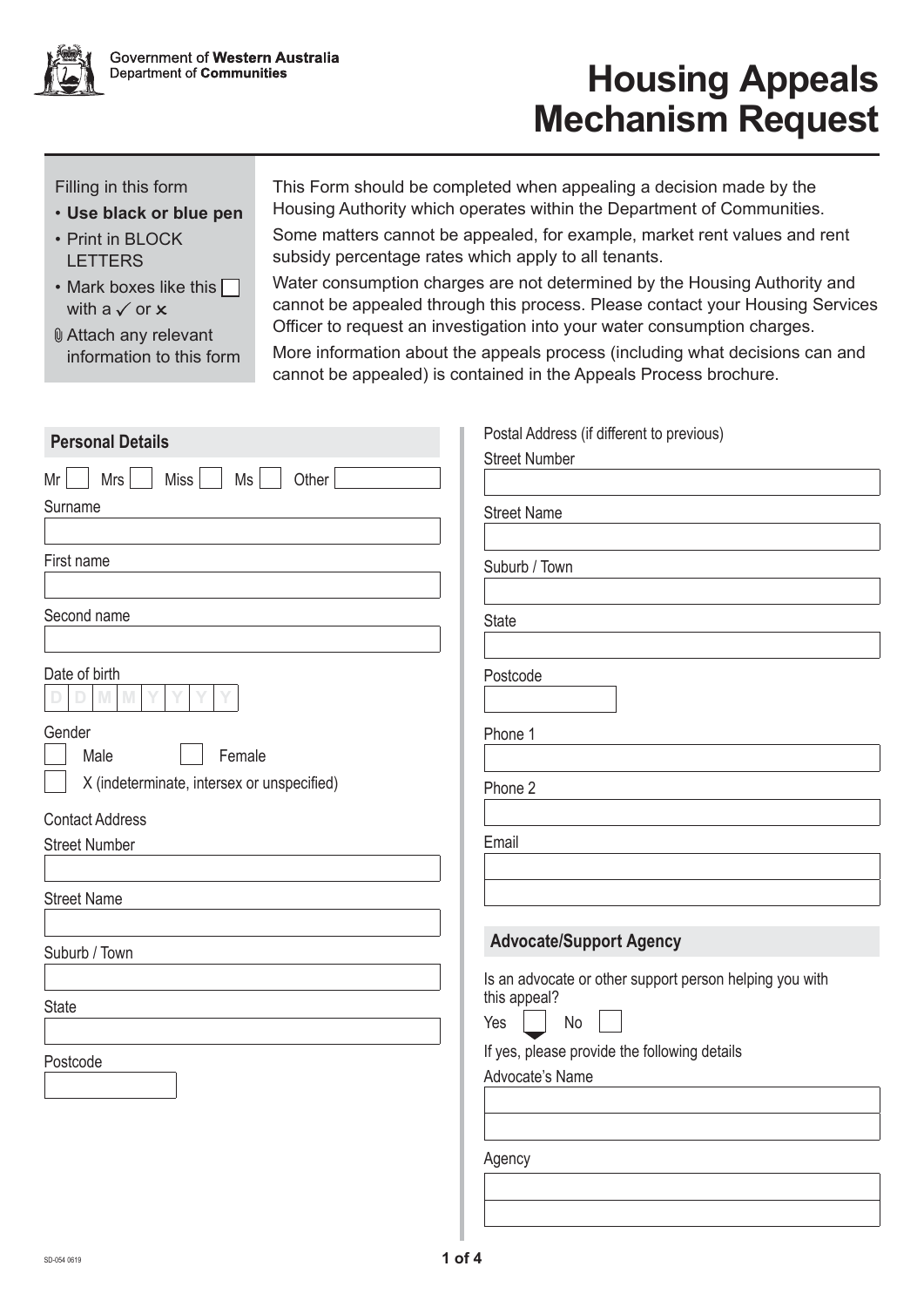| <b>Street Number</b>                                                                            | What Housing decision are you appealing?                    |
|-------------------------------------------------------------------------------------------------|-------------------------------------------------------------|
|                                                                                                 | Note: If you are appealing tenant liability charges, please |
| <b>Street Name</b>                                                                              | provide details on page 3.                                  |
|                                                                                                 |                                                             |
| Suburb / Town                                                                                   |                                                             |
|                                                                                                 |                                                             |
| <b>State</b>                                                                                    |                                                             |
|                                                                                                 |                                                             |
| Postcode                                                                                        |                                                             |
|                                                                                                 |                                                             |
| Phone 1                                                                                         |                                                             |
|                                                                                                 |                                                             |
| Phone 2                                                                                         |                                                             |
|                                                                                                 |                                                             |
| Email                                                                                           |                                                             |
|                                                                                                 |                                                             |
|                                                                                                 |                                                             |
|                                                                                                 |                                                             |
| Do you give your advocate permission to act for you and<br>inspect Housing Authority documents? |                                                             |
| No                                                                                              |                                                             |
| Yes                                                                                             |                                                             |
| <b>Cultural Diversity</b>                                                                       |                                                             |
|                                                                                                 |                                                             |
| Are you of Aboriginal or Torres Strait Islander origin?                                         |                                                             |
| Aboriginal<br><b>Torres Strait Islander</b>                                                     |                                                             |
| Both<br>No                                                                                      |                                                             |
| Are you of non-English speaking background?                                                     |                                                             |
| $\operatorname{\mathsf{No}}$<br>Yes                                                             |                                                             |
| Do you need the Housing Authority to provide an interpreter?                                    |                                                             |
| $\operatorname{\mathsf{No}}$<br>Yes                                                             |                                                             |
| If yes, for what language?                                                                      |                                                             |
|                                                                                                 |                                                             |
|                                                                                                 |                                                             |
|                                                                                                 |                                                             |
|                                                                                                 |                                                             |
|                                                                                                 |                                                             |
|                                                                                                 |                                                             |
|                                                                                                 |                                                             |
|                                                                                                 |                                                             |
|                                                                                                 |                                                             |
|                                                                                                 |                                                             |
|                                                                                                 |                                                             |
|                                                                                                 |                                                             |
|                                                                                                 |                                                             |
|                                                                                                 |                                                             |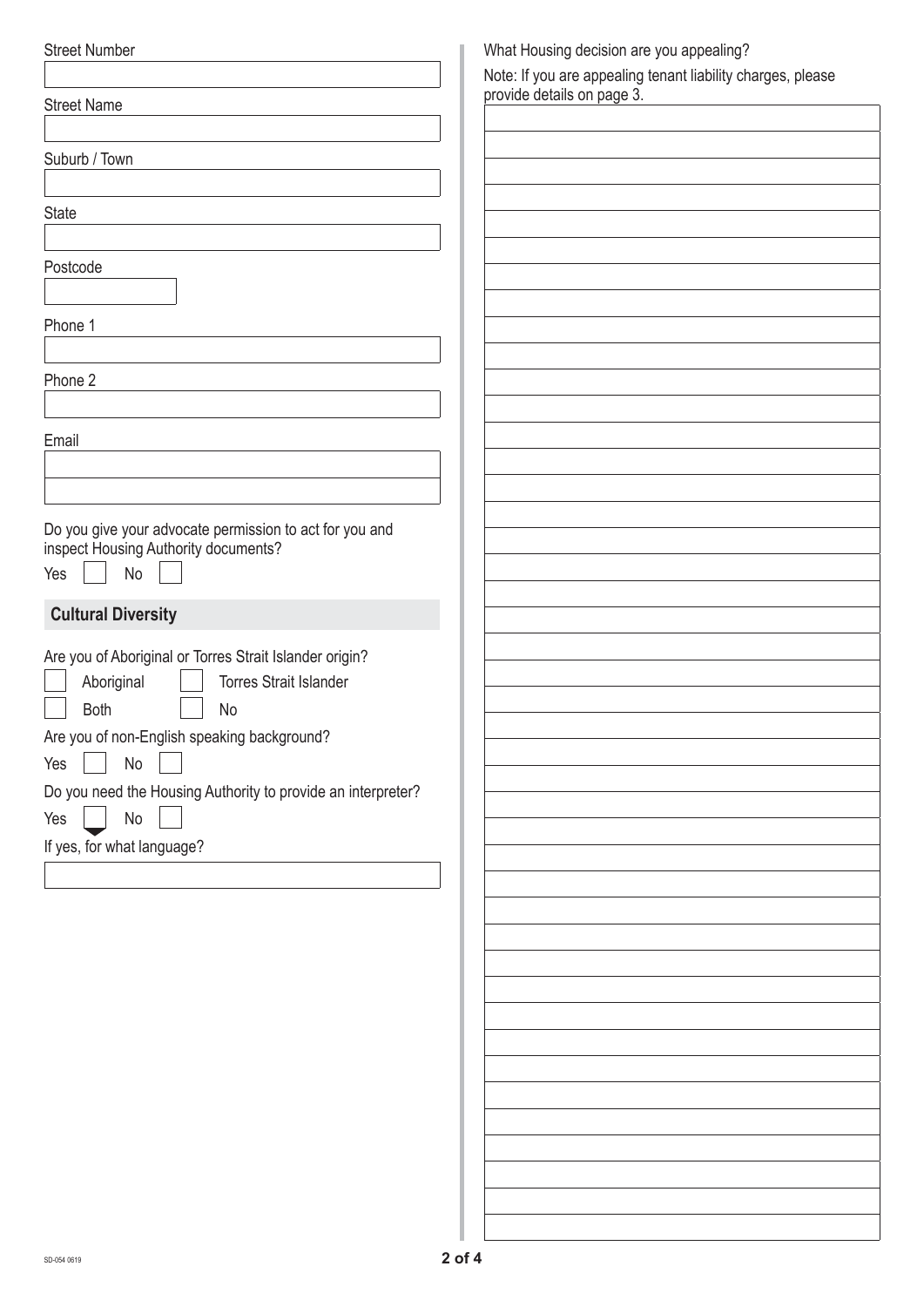## Why do you think this decision is wrong?

Note: It is important that you provide as much information as possible to support your appeal. Please attach copies of any supporting documents to this Form.

Have you discussed this with the Housing Authority officer who made the original decision?

Yes  $\vert$   $\vert$  No

If eligible, your appeal will be reviewed by a senior Housing Authority officer before being referred to the Regional Appeals Committee. The Committee has two independent community members and one senior Housing Authority officer. All people reviewing your appeal will not have previously been involved in the original decision making process.

If your appeal is referred to the Regional Appeals Committee the hearing will be held at a Housing office. The Housing Authority recommends you bring an advocate or support person with you.

Signed (applicant)

A

Date

**D D M M Y Y Y Y**

Signed (advocate)

 $\mathbb{Z}$ 

Date